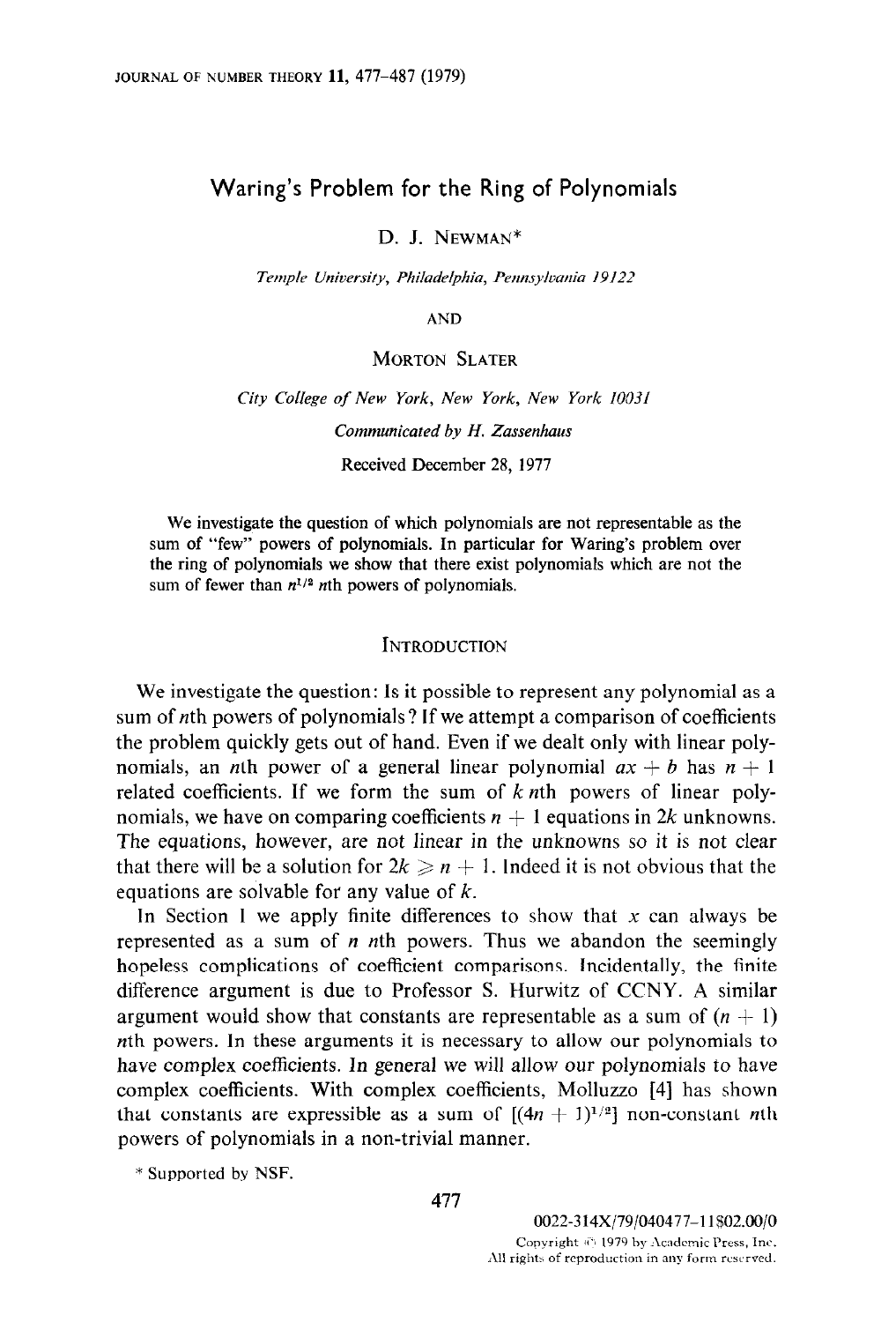If we allow sums and differences of nth powers it would be of great interest to achieve solutions allowing only integral coefficients. A solution in this form could be used to give an upper bound for  $v(k)$ , where  $v(k)$  is the smallest value of  $r$  such that every integer

$$
n = \pm x_1^k \pm x_2^k \pm \cdots \pm x_r^k
$$

where the  $\{x_i\}$  are integers [1].

The problem of representing any polynomial as a sum of nth powers of polynomials is known as the Waring problem for polynomials. We show in Section II that a lower bound for this problem is  $n^{1/2}$  nth powers. This is the first proof that the number of nth powers necessary to represent  $x$  even goes to infinity with n. When the method of section II is applied to the representation of constants by nth powers of polynomials, we show, together with the construction of Molluzzo, that  $n^{1/2}$  is the correct order of magnitude for representing constants.

The method of Section II is actually quite general. We go on to show that a large class of Polynomial Diophantine equations is insoluble.

The problem of replacing polynomials with rational functions is also investigated. It is shown that  $x$  is not representable as the sum of less than  $(n/8)^{1/2}$  nth powers of rational functions.

The results on rational functions are used to investigate the Fermat problem for polynomials. Namely, are there polynomial solutions to

$$
P_1^n + P_k^n = Q^n
$$

in non-constant polynomials with no common zeros?

We show that an *n*th power polynomial can be the sum of no fewer than  $(n/8)^{1/2}$  nth powers of polynomials. On the other hand we show that every nth power polynomial is the sum of no more than  $2(n)^{1/2}$  nth powers.

## 1. CRUDE BOUNDS FOR THE WARING PROBLEM FOR POLYNOMIALS

The question "For what value of  $k$ , is every polynomial the sum of  $k$  nth powers of polynomials" is known as Waring's problem for polynomials. For any polynomial  $Q(x)$  do there exist k polynomials such that  $P_1<sup>n</sup>(x)$  +  $P_2^{n}(x) + \cdots + P_k^{n}(x) = Q(x)$ , where the polynomials may have complex coefficients.

We note that if the polynomial " $x$ " is the sum of  $k$  nth powers

$$
P_1^{n}(x) + P_2^{n}(x) + \cdots + P_k^{n}(x) = x,
$$

then the substitution of  $Q(x)$  for x yields

$$
P_1^{n}(Q(x)) + P_2^{n}(Q(x)) + \cdots + P_k^{n}(Q(x)) = Q(x),
$$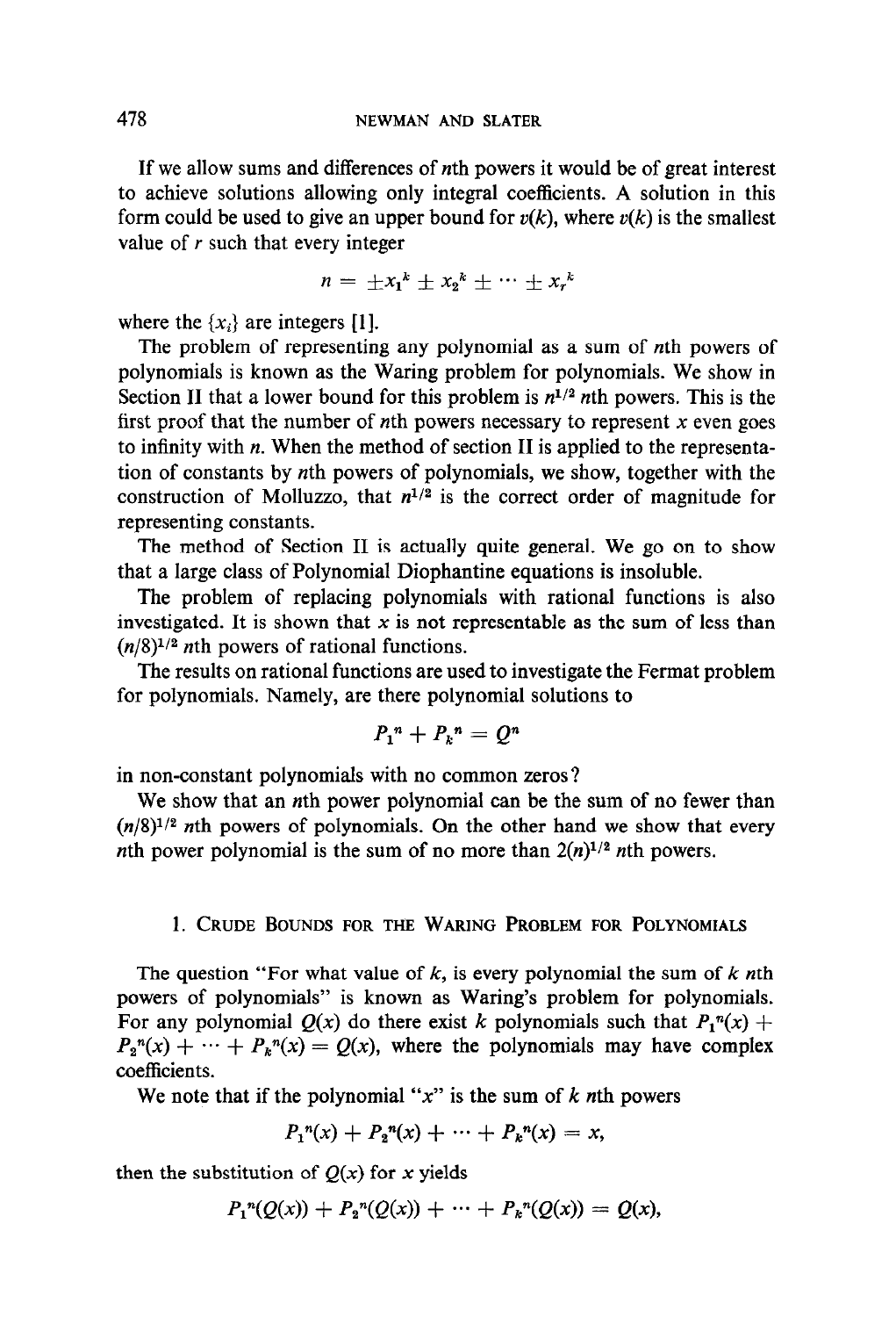which shows that any polynomial is representables a the sum of  $k$  nth powers. Thus the representation of " $x$ " is pivotal.

By considering  $(n - 1)$ th differences of  $x^n$  it can be shown [1] that "x" is representable as the sum of *n* nth powers. Thus  $k \le n$ . The construction is as follows:

$$
\Delta^{n-1}(x^n) = (x + (n-1))^n + c_1(x + (n-2))^n + \cdots + c_{n-1}x^n
$$
  
= (n-1)! x + a

Setting  $x = x_1/(n-1)! - a/(n-1)!$ , we have the desired representation. S. Hurwitz has conjectured that  $n$  nth powers is the minimum needed. In fact Heilbronn has conjectured that  $n$  is minimal even if entire functions are allowed. [2]

On the other hand for  $n > 2$ 

$$
P_1^n + P_2^n = x
$$

is impossible. The expression on the left can be factorized as

$$
\prod_{\omega_i \text{ an nth root of } -1} (P_1 + \omega_i P_2).
$$

Since factors on the left must match factors on the right

$$
P_1 + \omega_i P_2 = a x
$$

for only one value of i. Thus if  $n > 2$  there are certainly two values of i for which

$$
P_1 + \omega_e P_2 = b,
$$
  

$$
P_1 + \omega_f P_2 = c,
$$

b and c constants. Solution of this system yields  $P_2$  and  $P_1$  to be constants and this is of course impossible. This gives the lower bound  $k \geq 3$  for  $n > 2$ .

For the case  $n = 2$  we have

$$
(x + \frac{1}{4})^2 - (x - \frac{1}{4})^2 = x.
$$

For cubes, the above results tell us that x is the sum of 3 cubes but no fewer than 3.

Since  $\Delta^2 x^3 = 6x + 6$ , setting  $x_1 = x + 1$ , we have  $1/6(x + 1)^3 - 1/3x^3 +$  $1/6(x - 1)^3 = x$ . In the next section we will prove that if k is the minimum number of nth powers necessary to represent x then  $k^2 - k > n$ . Setting  $k = 3$  we find that if we hope to represent x as a sum of 3 nth powers then  $n \leq 5$ .

The same lower bounds hold for representing 1 as a sum of *n*th powers.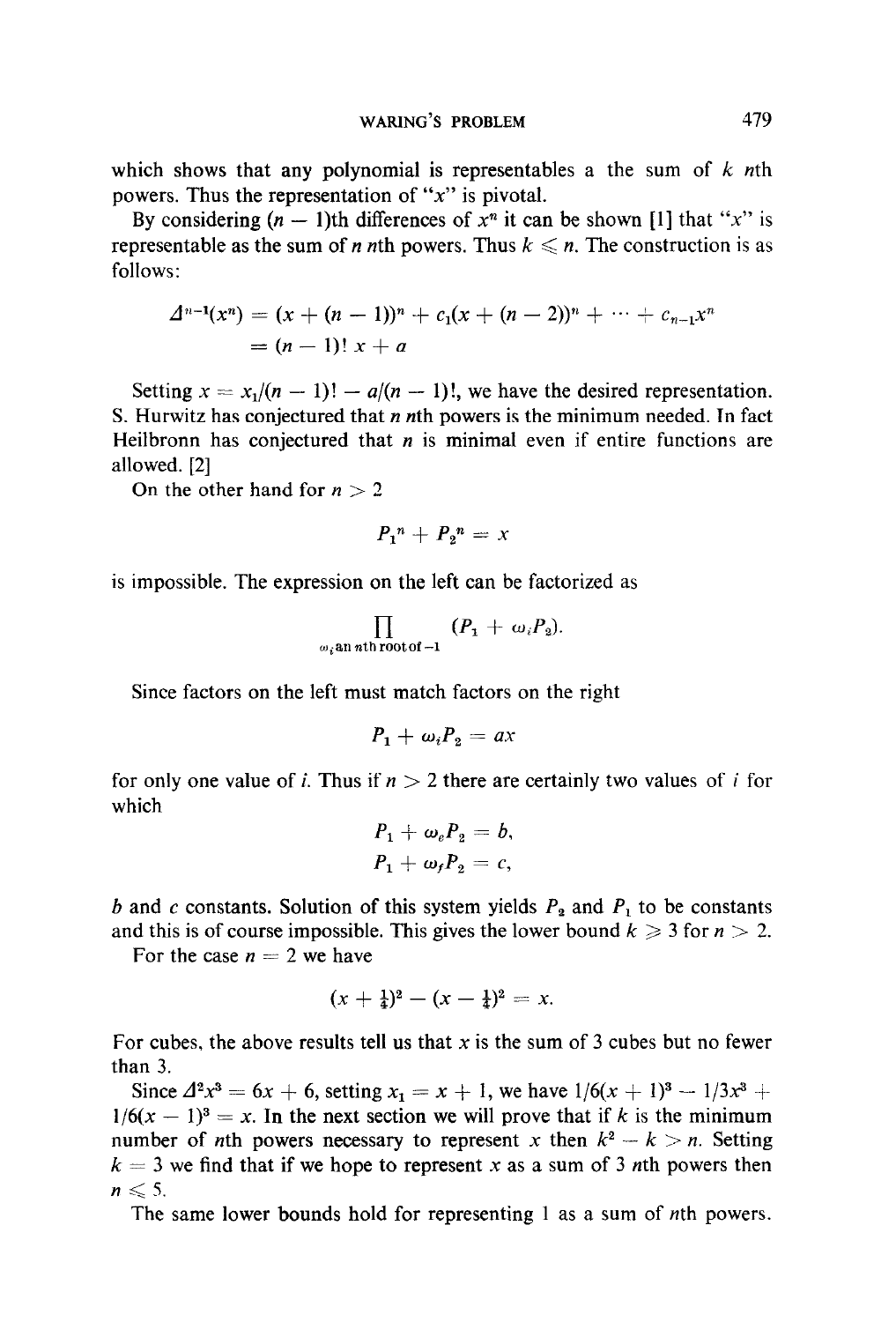In fact for  $n = 5$  a construction of Molluzo [4] shows that 1 is the sum of 4 fifth powers of Polynomials.

### 2. PROOF THAT  $k(n) \rightarrow \infty$  as  $n \rightarrow \infty$

THEOREM. Let  $\sum_{i=1}^{k(n)} P_i^{n}(x) = x$  and suppose that  $k(n)$  is the minimum number of nth powers which give x. Then  $k > n^{1/2}$ . In fact  $k^2 - k > n$ .

*Proof.* Suppose that  $\sum_{i=1}^{k} P_i^{n}(x) = x$  and that k is minimal. Consider the following two Wronskians:

$$
W(P_1^n, P_2^n, \ldots, P_k^n),
$$
  

$$
W(x, P_2^n, \ldots, P_k^n).
$$

Since  $x = P_1^n + \cdots + P_k^n$  these two Wronskians are equal identically.

The  $P_i$ <sup>n</sup> form a linearly independent set. If they were not linearly independent, one of the  $P_i$ <sup>n</sup> could be replaced by a sum of the others and x would then be represented as a sum of  $k - 1$  nth powers contradicting the minimality of  $k$ .

 $W(P_1^n, ..., P_k^n) \neq 0.$ 

Since  $P_i^{n-r}$  is a factor of the rth derivative of  $P_i^n$ 

 $W(P_1^n, ..., P_k^n) = O \prod_{i=1}^k P_i^{(n-k+1)}$ , where  $Q \neq 0$  is a polynomial. i=l

If  $D_i$  is the degree of  $P_i$  it follows that

$$
\deg W(P_1^n,...,P_k^n) \geqslant (n-k+1) \sum_{i=1}^k D_i.
$$

 $\overline{1}$ 

On the other hand, evaluating  $W(x, P_2^n, ..., P_k^n)$  by the definition of a determinant we find that

$$
\deg W(x, P_2^n, ..., P_k^n) \leq 1 + nD_2 - 1 + nD_3 - 2 + \cdots + nD_k - (k-1)
$$
  
=  $n \sum_{i=2}^k D_i - \frac{k(k-1)}{2} + 1.$ 

Since deg  $W(P_1^n, ..., P_k^n) = \text{deg } W(x, P_2^n, ..., P_k^n)$ 

$$
(n - k + 1) \sum_{i=1}^{k} D_i \leq n \sum_{i=2}^{k} D_i - \frac{k(k-1)}{2} + 1,
$$
  

$$
nD_1 \leq (k - 1) \sum_{i=1}^{k} D_i - \frac{k(k-1)}{2} + 1,
$$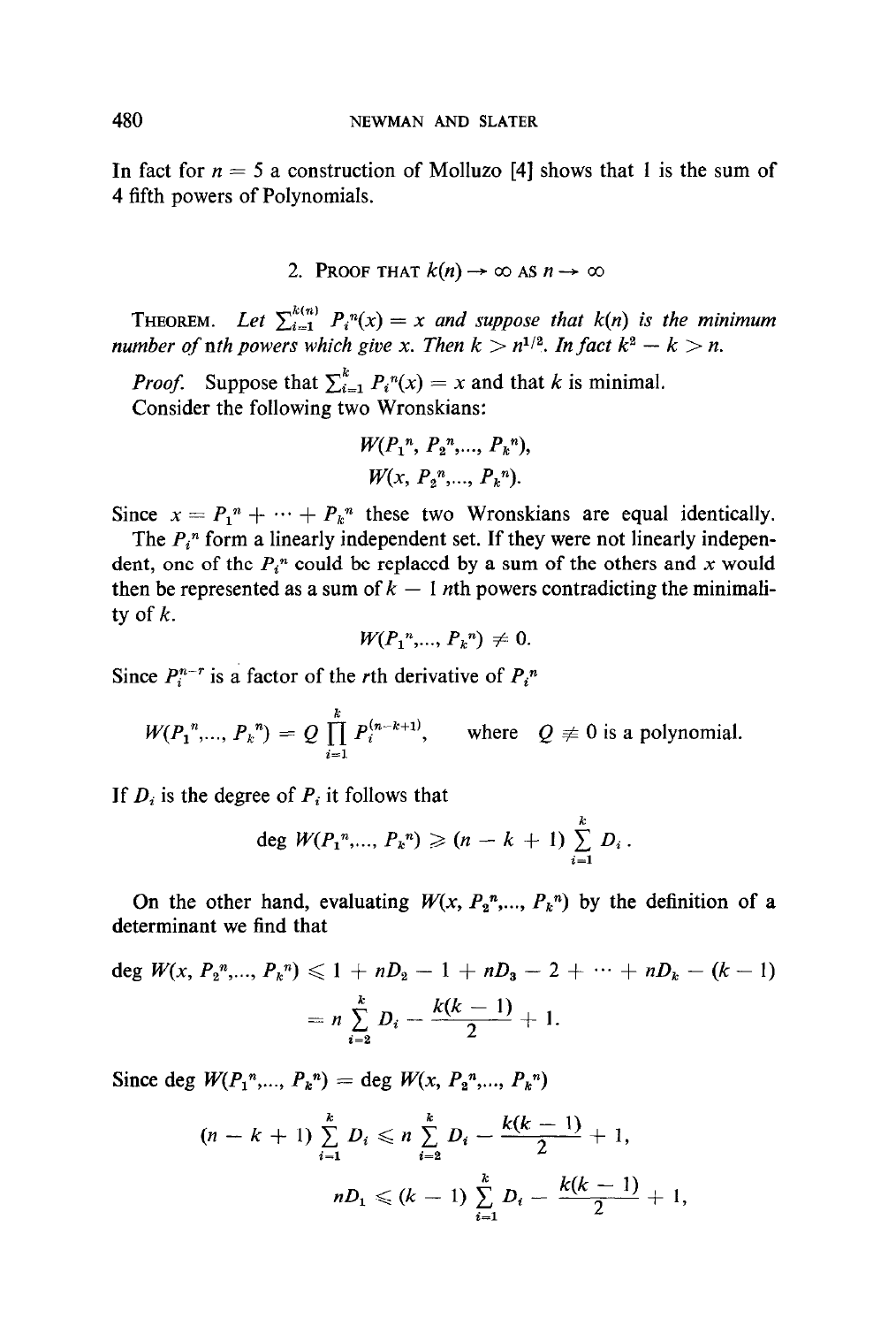and letting  $D_1$  be the largest of the  $D_i$ 's we have

$$
nD_1 \leq (k-1) kD_1 - \frac{k(k-1)}{2} + 1,
$$

and dividing by  $D_1$  the result is

$$
n < k^2 - k \qquad \text{for} \quad k > 2.
$$

It is interesting to note that this method gives a sharp result in that it makes use only of the low degree of the polynomial of  $x$ .

#### 3. REPRESENTATION OF OTHER POLYNOMIALS

We can use the results of Section 2 to decide whether or not a wide class of Polynomial Diophantine equations has solutions with coefficients in the complex field. In fact we will show that  $P_1^n + P_2^n + \cdots + P_k^n = R$  is insoluble for

$$
\deg R < n - k^2 + k.
$$

This result generalizes a Theorem of Newman-Klamkin [3]. Their result states that  $P^a + Q^b = R$  is insoluble if a or  $b > 2c$  where c is the degree of R. In the proof of the Newman-Klamkin result use is made of the multiplicity of zeroes of  $P^a$  and  $Q^b$ . It is in this sense that our result is a generalization. The nth powers of course have high multiplicity zeros. It is precisely this fact which allows the extraction of a high degree polynomial from the Wronskian and produces the theorem.

In fact we prove the following

THEOREM. Let  $P_1^n + \cdots + P_k^n = R$  where the  $P_1, ..., P_k$  are non constant. Then

$$
\deg R \geqslant n - \frac{(k^2 - k)}{2}.
$$

Further if all the  $P_i$ 's are not linear we have

$$
\deg R \geqslant D(n-k^2+k)+\frac{k(k-1)}{2}
$$

where  $D$  is the largest of the degrees of any of the  $P_i$ 's.

*Proof.* If  $P_1^n + \cdots + P_k^n = R$  we can write, as in the previous section,

$$
W(P_1^n, ..., P_k^n) = W(R, P_2^n, ..., P_k^n)
$$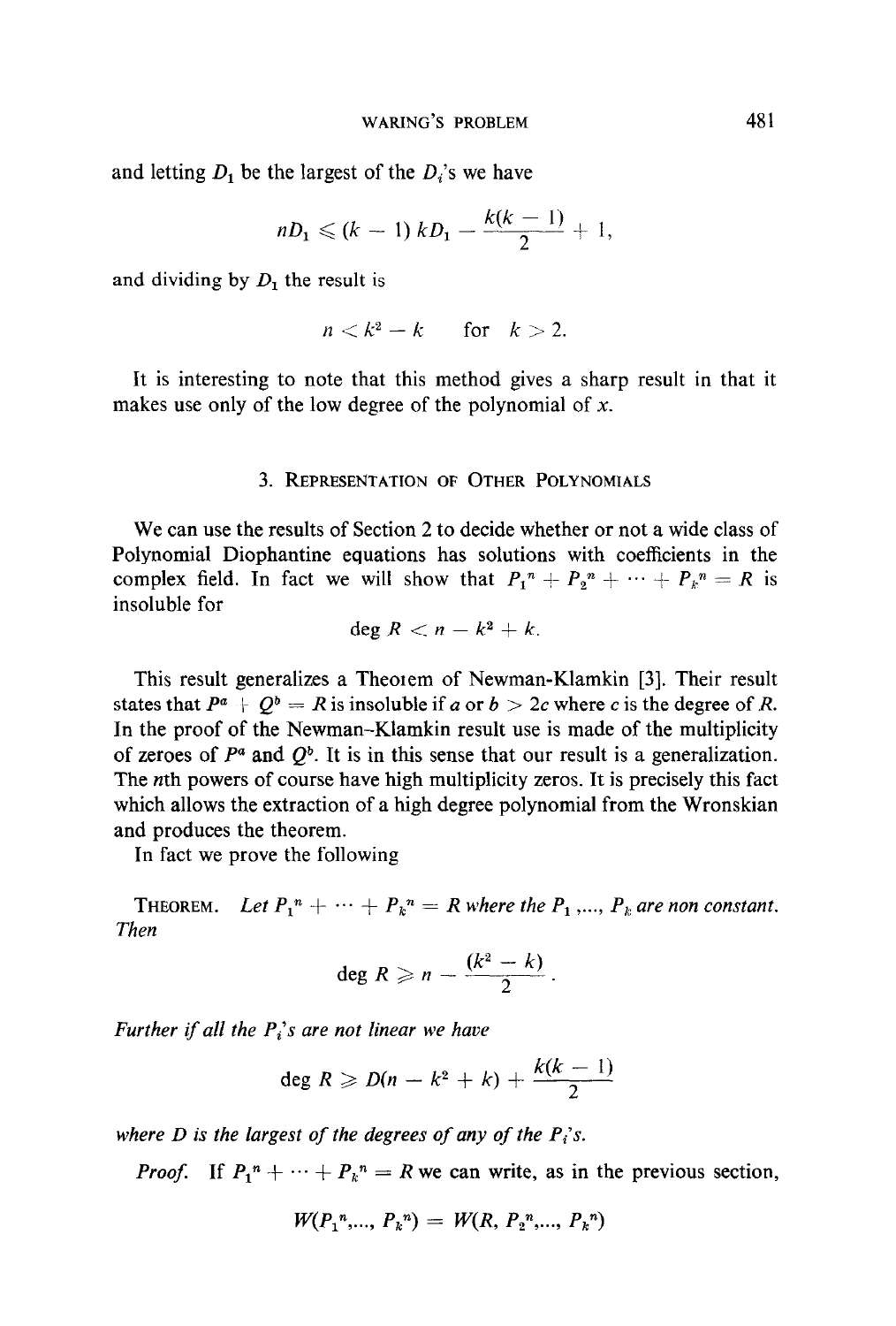and this produces the following inequality,

$$
(n-k+1)\sum_{i=1}^k D_i \leqslant n \sum_{i=2}^k D_i - \frac{k(k-1)}{2} + \deg R
$$

Which, assuming  $D_1 = D$  is the largest, yields

$$
\deg R \geqslant nD - k(k-1) D + \frac{k(k-1)}{2}.
$$

An application of the above result is that  $x<sup>a</sup>$  is representable as a sum of no fewer than  $(n - a)^{1/2}$  nth powers. So in fact no monomial comes cheaply. Representing even  $x^{[n/2]}$  would cost of the order of magnitude of  $n^{1/2}$  polynomials. In a later section using rational functions we will show that all powers of x up to  $x^n$  require more than  $c(n)^{1/2}$  nth powers of polynomials.

Our proof that sums of nth powers represent only high degree polynomials really makes use only of the fact that an nth power has high multiplicity zeroes.

The same would be true of expressions such as  $x P^n$ ,  $(x^2 - 7) Q^n$  etc. Thus we can also be sure that an equation such as

 $x P^{100} + (x^2 - 7) O^{100} = x^{80}$ 

is not solvable for  $P \& Q$  polynomials and further the equation

$$
x P^{100} + (x^2 - 7) Q^{99} = x^{80}
$$

would also have no solutions.

Furthermore, by the same method we have an exact generalization of Newman-Klamkin [3]:

$$
\sum_{i=1}^k P_i^{n_i} = R
$$

is unsolvable for

$$
\deg R < (\min_i n_i) - k^2.
$$

4. EXTENSION TO RATIONAL FUNCTIONS

THEOREM. Let  $R_1^n(x) + R_2^n(x) + \cdots + R_k^n(x) = x$  where the  $R_i$ 's are rational functions, then  $k > 2^{1/2}n^{1/2}/4$ .

Proof. A proof similar to the proof for nth powers of polynomials could be used. However the proof will be clearer in a somewhat modified form.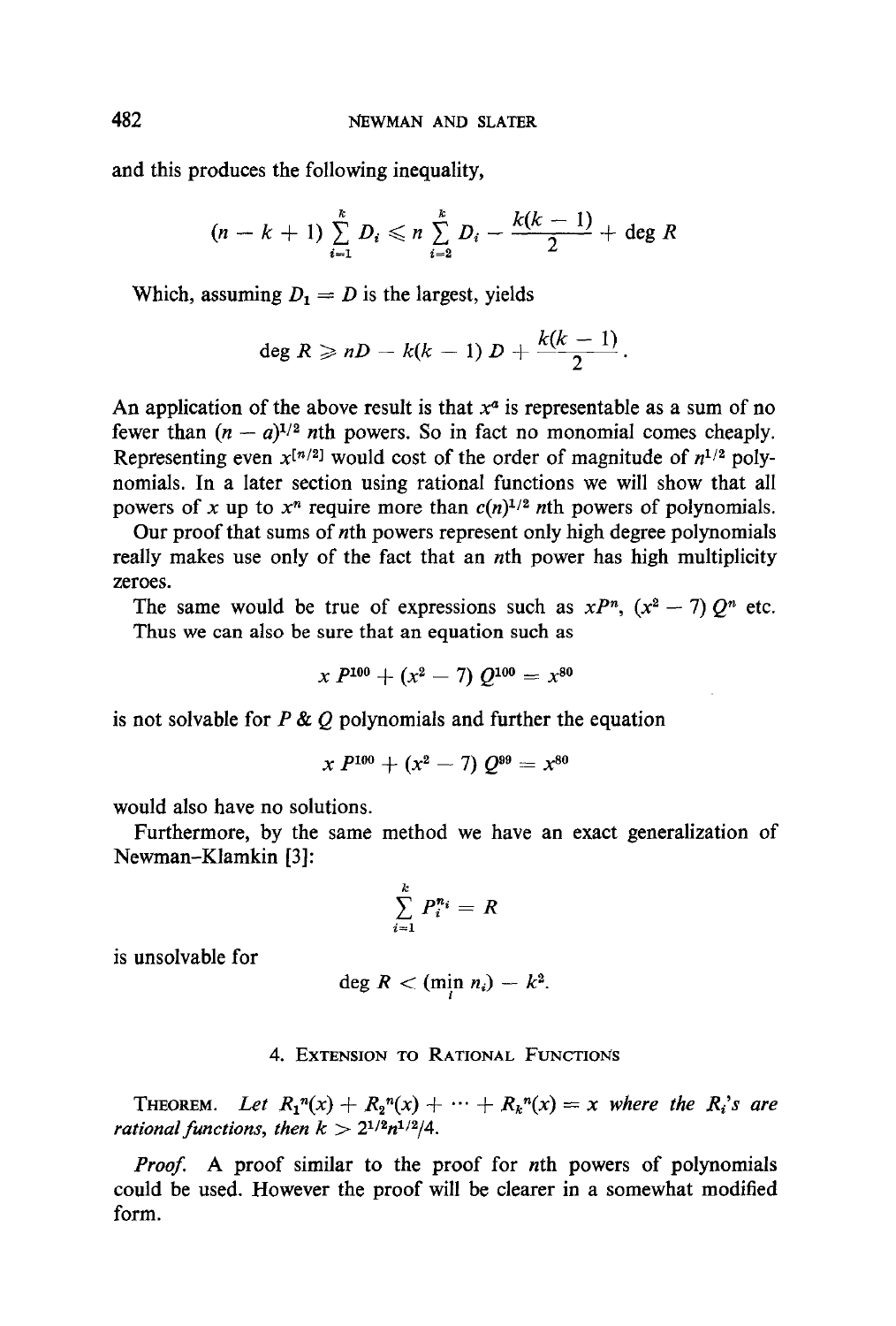Consider the equation

$$
R_1^n + R_2^n + \cdots + R_k^n = x
$$

and differentiate  $(k - 1)$  times

$$
(R_1^n)' + (R_2^n)' + \cdots + (R_k^n)' = 1
$$
  
\n
$$
\vdots
$$
  
\n
$$
(R_1^n)^{(k-1)} + (R_2^n)^{(k-1)} + \cdots + (R_k^n)^{(k-1)} = 0.
$$

We note that the *i*th term in each of the  $k$  equations on the left side has the factor  $(R_i)^{n-k+1}$ . We assume each of the  $R_i$ 's to be in lowest terms.

Now consider the  $k$  equations to be a linear system in the unknowns  $(R_i)^{n-k+1}$  and proceed to solve by use of Cramer's Rule. In fact solve for  $(R_1)^{n-k+1}$  where we rearrange so that  $R_1$  has the polynomial numerator or denominator of largest degree. Call this degree  $A$ .

Cramer's rule gives

$$
R_1^{n-k+1} = \begin{vmatrix} x & R_2^{k-1} & \cdots & R_n^{k-1} \\ \vdots & \vdots & & \vdots \\ 0 & \vdots & & \vdots \\ 0 & \frac{(R_2^n)^{(k-1)}}{R_2^{n-k+1}} & \cdots & \frac{(R_n^n)^{(k-1)}}{R_n^{n-k-1}} \end{vmatrix} / \Delta,
$$

where

$$
\Delta = \begin{vmatrix} R_1^{k-1} & \cdots & R_n^{k-1} \\ \vdots & & \vdots \\ (R_1^{n})^{(k-1)} & \cdots & (R_n^{n})^{(k-1)} \\ \hline R_1^{n-k+1} & \cdots & \frac{(R_n^{n})^{(k-1)}}{R_n^{n-k-1}} \end{vmatrix}.
$$

We want to derive an inequality based on the sums of the degrees of the numerator and the denominator on both sides.

An obvious lower bound for the left side is  $2(n - k + 1)A$  and  $R_1$  is assumed in lowest terms.

To get an upper bound on the right hand side, we note that the entries in the first row are powers of rational functions. More important the denominators are powers. When such a function is differentiated

$$
\Big(\frac{F}{g^r}\Big)'=\frac{gF'-Frg'}{g^{r+1}}\,,
$$

we note that the degree of the numerator and denominator each increases by at most the degree of  $g$  and also that the resulting derivative has as its denominator a power of g.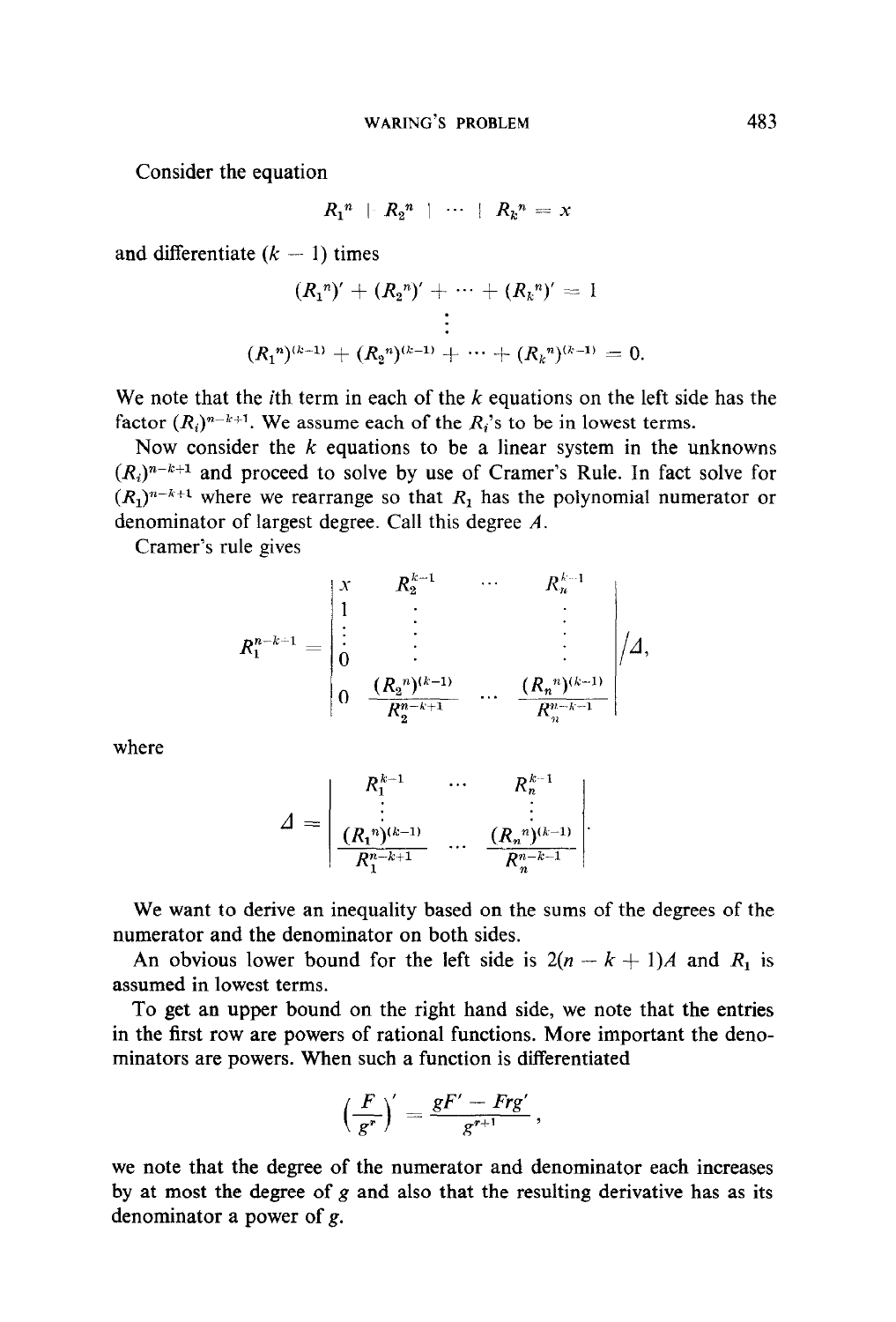Therefore by mathematical induction the largest degree numerator or denominator in the determinant is  $(k - 1)A + (k - 1)A = 2(k - 1)A$  and common denominators can be formed in each column of the determinant separately without increasing this degree. Using the diagonal rule to evaluate the determinant, and noting that each column has a common denominator we see that the degree of the numerator and denominator of the determinant are each bounded above by  $2k(k - 1)A$ . Thus the sum of the degrees of the numerator and denominator of the top determinant

$$
\leq 4k(k-1)A
$$
.

Noting that the bottom determinant can have the same effect on the degrees and that the bottom determinant  $\neq 0$  because of the linear independence of the  $\{R_i\}$  we have finally that

$$
(n-k+1)A \leq 8k(k-1)A
$$

$$
k > \frac{2^{1/2}n^{1/2}}{4}
$$

or

and this completes the proof. We also get an identical bound for representing 
$$
1
$$
 as a sum of non-constant *n*th powers of rational functions.

The question of whether or not any polynomial can possibly be represented more efficiently by nth powers of rational functions rather than by nth powers of polynomials might arise at this point. This can be answered in the affirmative.

Certainly  $(x^5 + 1/x)^6 - 1/x^6$  is a polynomial. Suppose that there existed polynomials  $P$  and  $Q$  such that

$$
P^6 + Q^6 = \left(x^5 + \frac{1}{x}\right)^6 - \frac{1}{x^6}.
$$

Upon multiplying through by  $x^6$  we would have 1 as the sum of 3 sixth powers of polynomials. This is a contradiction since we have already established that 1 is the sum of no fewer than 4 sixth powers.

We can show that  $x$  is not the sum of two nth powers of rational functions for  $n > 2$ . We note that our two rational functions can have no common zero for if they did  $R_1^n + R_2^n$  would have an nth order zero whereas x has only a simple zero. Our problem is now equivalent to demonstrating that  $P^{n} + Q^{n} = xM^{n}$ , where P, Q and M are polynomials and P and Q have no common zeros, has no solutions.

Let  $M$  be the polynomial of lowest order which is a solution to such an equation. Clearly M is not a constant since  $P^n + Q^n = cx$  is not solvable in polynomials.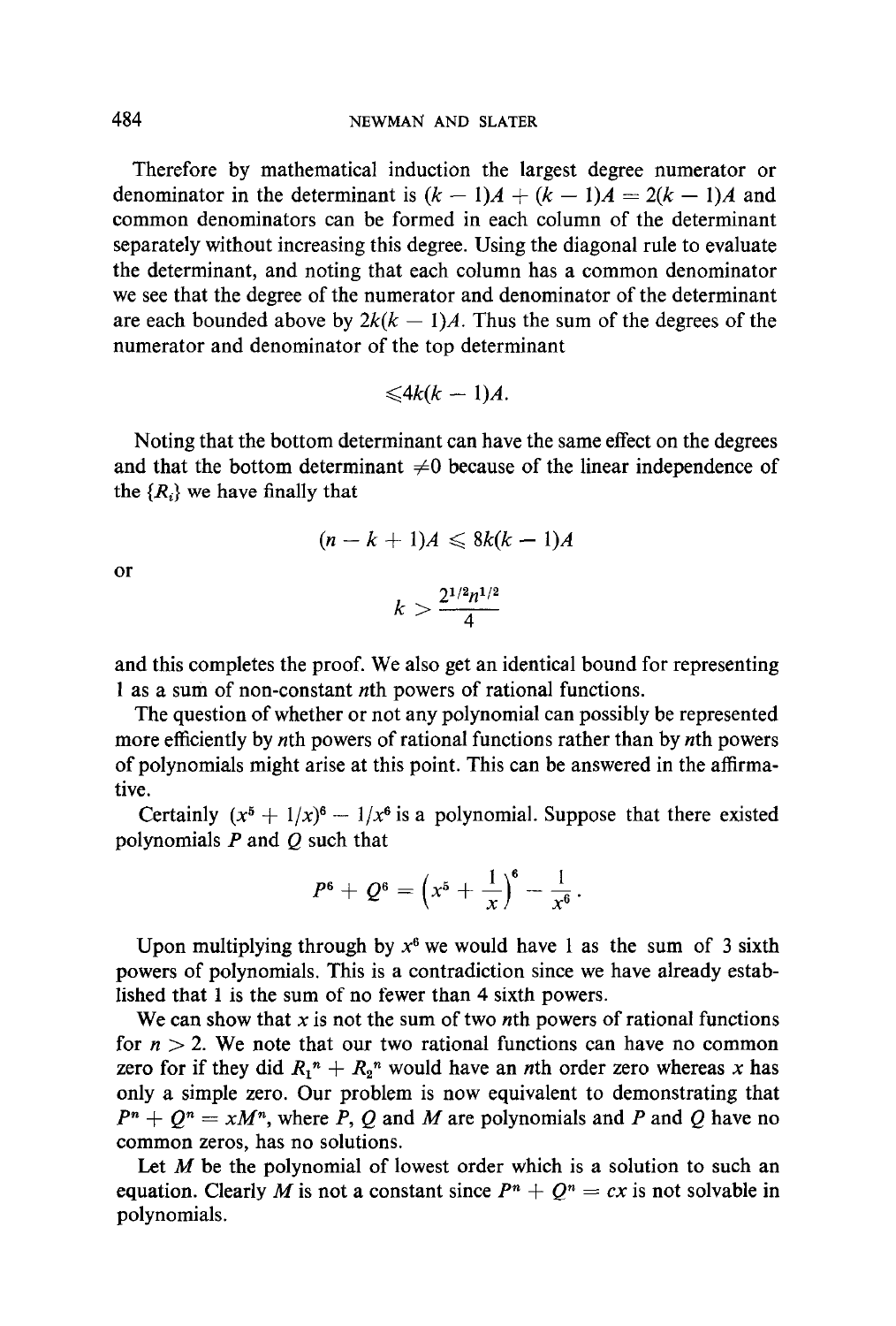We can factorize  $P^n + Q^n = xM^n$  as

$$
\prod_{\omega_i \text{ an } n \text{ th root of } -1} (P + \omega_i Q) = x M^n.
$$

Now no two factors on the left side have a common zero. If  $x_1$  were a common zero we would have  $P(x_1) = -\omega Q(x_1)$ ,  $P(x_1) = -\omega_2 Q(x_1)$  and this is possible only if  $P(x_1) = Q(x_1) = 0$  which would contradict the fact that  $P$  and  $Q$  have no common zeros.

We are forced to conclude that each factor on the left except one is a perfect nth power. The remaining factor must be x times an nth power. Thus we have since  $n > 2$ 

$$
P + \omega_1 Q = A^n, \tag{1}
$$

$$
P + \omega_2 Q = B^n, \tag{2}
$$

$$
P + \omega_3 Q = x C^n. \tag{3}
$$

(1) and (2) yields that

$$
Q=\frac{A^n-B^n}{\omega_1-\omega_2}, \qquad P=\frac{\omega_2A^n-\omega_1B^n}{\omega_2-\omega_1}.
$$

Substitution into (3) yields that

$$
c_1A^n + c_2B^n = xC^n.
$$

Since either A or B is certainly non-constant the degree of C is less than the degree of  $M$  and this contradicts our assumption that  $M$  is of minimum degree.

In [4] Molluzo showed that 1 can be represented as the sum of  $[(4n + 1)^{1/2}]$ nth powers of polynomials. He considered

$$
\sum_{\omega_i a \text{ } k\text{th root of unity}} (1 + \omega_i x^n)^n = 1 + a_1 x^{kn} + a_2 x^{2kn} + \cdots + a_{[n/k]} x^{[n/k]n}.
$$

This gives 1 as the sum of  $k + [n/k]$  nth powers. The min of  $k + [n/k]$  for all k is  $[(4n + 1)^{1/2}]^1$ .

 $1 [n/k] + k$  is minimized for  $k = [n^{1/2}]$  or  $[n^{1/2}] + 1$ .

Every number *n* is of the form  $k^2 + a(0 \le a \le 2k)$  and the minimizing k is either k or  $k + 1$ .

Using  $k$  to minimize

$$
\text{Using } k+1
$$
\n
$$
\text{Using } k+1
$$
\n
$$
\text{for } 0 \le a < k
$$
\n
$$
k < a < 2k \quad [n/k] + k = \begin{cases} 2k \\ 2k+1 \\ 2k+2 \end{cases}
$$
\n
$$
\text{for } 0 \le a < k \\ k < a < 2k \quad [n/k] + k = \begin{cases} 2k \\ 2k+1 \\ 2k+1 \end{cases}
$$
\n
$$
\text{and these minimum values} = \frac{[(4n+1)^{1/2}]}{2n}
$$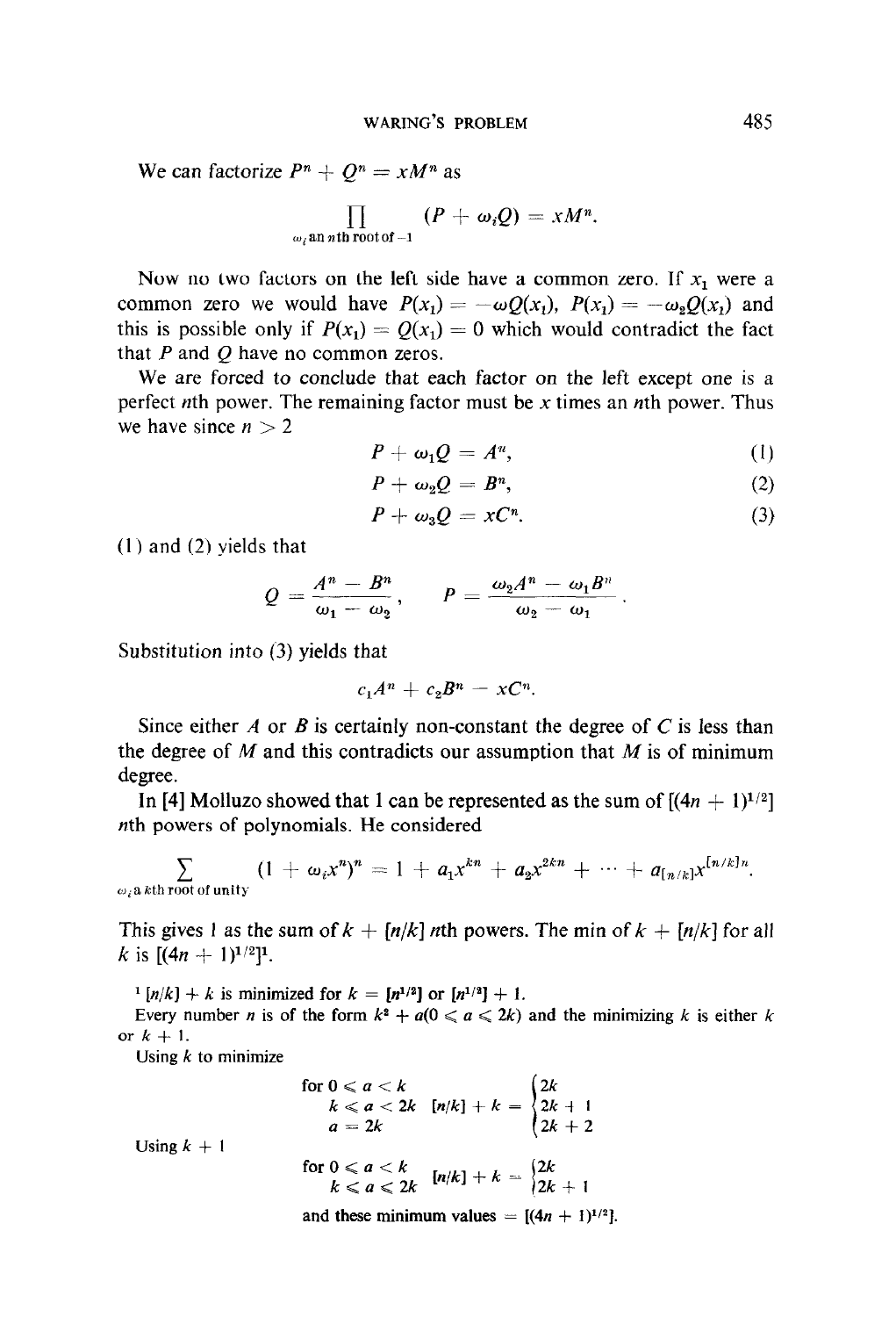We can usually save one *n*th power with the use of rational functions.

$$
\sum_{\omega_i \text{ a } k\text{th root of unity}} \frac{\omega_i (1 + \omega_i x^n)^n}{x^{(k-1)n}} = 1 + x^{kn} + \dots + x^{((n+1)/k]-1)kn}
$$

and this is a clear saving of 1 nth power unless  $n \equiv -1 \mod k$  for the minimizing k. That is for numbers of the form  $k^2 - 1$  and  $k^2 + k - 1$ .

### 5. REPRESENTATION OF nth POWERS AND FERMAT'S PROBLEM FOR POLYNOMIALS

It is conjectured that there are no positive integral solutions to the equation

$$
a^n+b^n=c^n, \qquad n>2.
$$

The same question can be posed for polynomials. Are there non-constant polynomials with no common factors  $P$ ,  $Q$  and  $R$  such that

$$
P^n+Q^n=R^n, \qquad n>2?
$$

It is a classical result that this equation has no solutions in non-constant polynomials with no common factors. With our method we can prove the following

- (1)  $P^n + Q^n = R^n$  has no solutions for  $n \ge 32$ ,
- (2)  $P_1^n + P_2^n + \cdots + P_k^n = R^n$  has no solutions for  $k \leq (n/8)^{1/2}$ ,

(3) Let  $A^n$  be any nth power polynomial then  $A^n$  is representable as a sum of  $[(4n + 1)^{1/2}]$  *n*th powers of polynomials with no common factor.

The first statement follows from the second. The second statement follows from the theorem on representing 1 as a sum of nth powers of rational functions. Dividing both sides by  $R<sup>n</sup>$  we have

$$
\left(\frac{P_1}{R}\right) + \left(\frac{P_2}{R}\right)^n + \dots + \left(\frac{P_k}{R}\right)^n = 1
$$

and this was shown to be impossible for  $k \leq (n/8)^{1/2}$ .

For the third result we examine

$$
\sum_{\omega_i \mathbf{a} \text{ } k \text{th root of unity}} \omega_i^{k-1} (1 + \omega_i x^n)^n
$$
  
=  $a_1 x^n + a_2 x^{(k+1)n} + \cdots + a_{[(n-1)/k]+1} x^{((n-1)/k]k+1)n}$ 

and minimizing over all  $k^1$  as before we get  $a_1x^n$  or  $x^n$  as a sum of  $[(4n + 1)^{1/2}]$ nth powers. Now in the identity for  $x^n$  substitute  $A(x)$  for x and this gives  $A<sup>n</sup>(x)$  as a sum of [(4n + 1)] polynomials. These polynomials have no common factor since  $A^{cn}$  and  $1 + \omega A^{bn}$  can have no common roots.